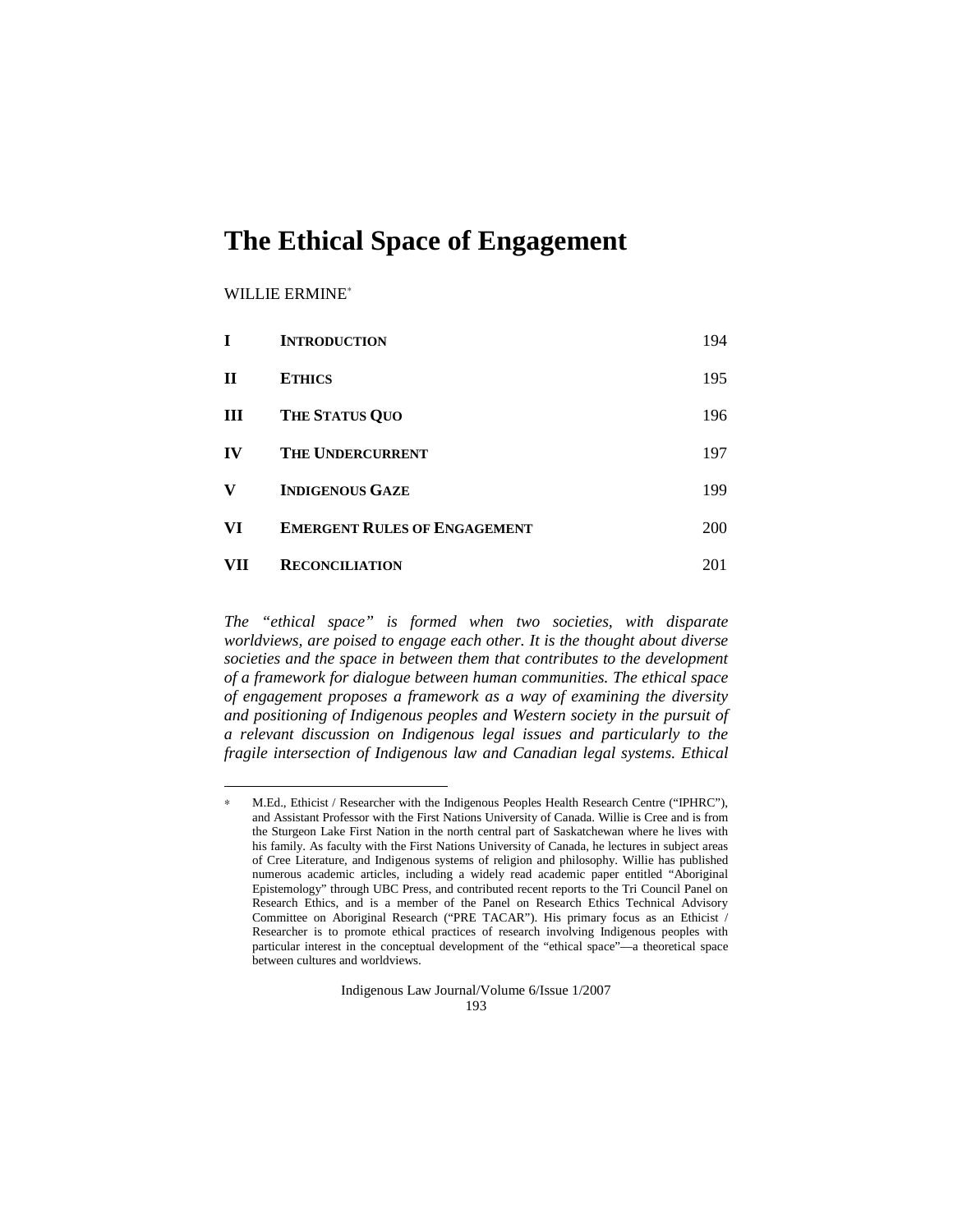*standards and the emergence of new rules of engagement through recent Supreme Court rulings call for a new approach to Indigenous-Western dealings. The new partnership model of the ethical space, in a cooperative spirit between Indigenous peoples and Western institutions, will create new currents of thought that flow in different directions of legal discourse and overrun the archaic ways of interaction.* 

# **I INTRODUCTION**

I'd like to share with you an idea that I think is relevant to the current discussion on Indigenous legal issues and particularly to the fragile intersection of Indigenous law and Canadian legal systems. The idea is called ethical space and is borne out of the philosophical musings of Roger Poole in his book *Towards Deep Subjectivity*.<sup>1</sup> This idea is further developed here to create the analogy of a space between two entities, as a space between the Indigenous and Western thought worlds. The space is initially conceptualized by the unwavering construction of difference and diversity between human communities. These are the differences that highlight uniqueness because each entity is moulded from a distinct history, knowledge tradition, philosophy, and social and political reality. With the calculated disconnection through the contrasting of their identities, and the subsequent creation of two solitudes with each claiming their own distinct and autonomous view of the world, a theoretical space between them is opened. The positioning of these two entities, the autochthonous and the West, divided by the void and flux of their cultural distance, and in a manner that they are poised to encounter each other, produces a significant and interesting notion that has relevance in the discourse of Indigenous and Canadian law.

According to the writings of Poole, "there are two sorts of space because there are two sorts of intentions. The intentions structure the space in two different ways. When the two sets of intentions … confront each other … then ethical space is set up instantaneously."2 In Roger Poole's description of ethical space, a photograph dating to the Russian invasion of Czechoslovakia is presented. In the picture, two men are sitting on a park bench looking at each other. One man is dressed in army fatigues and is clearly representative of the dominant and occupying force, while the other man, dressed in civilian, peasant clothing, clearly represents one of the "occupied." The space between them is what intrigued Poole. On the

<sup>1.</sup> R. Poole, *Towards Deep Subjectivity* (London: Allen Lane The Penguin Press, 1972).

<sup>2.</sup> *Ibid.* at 5.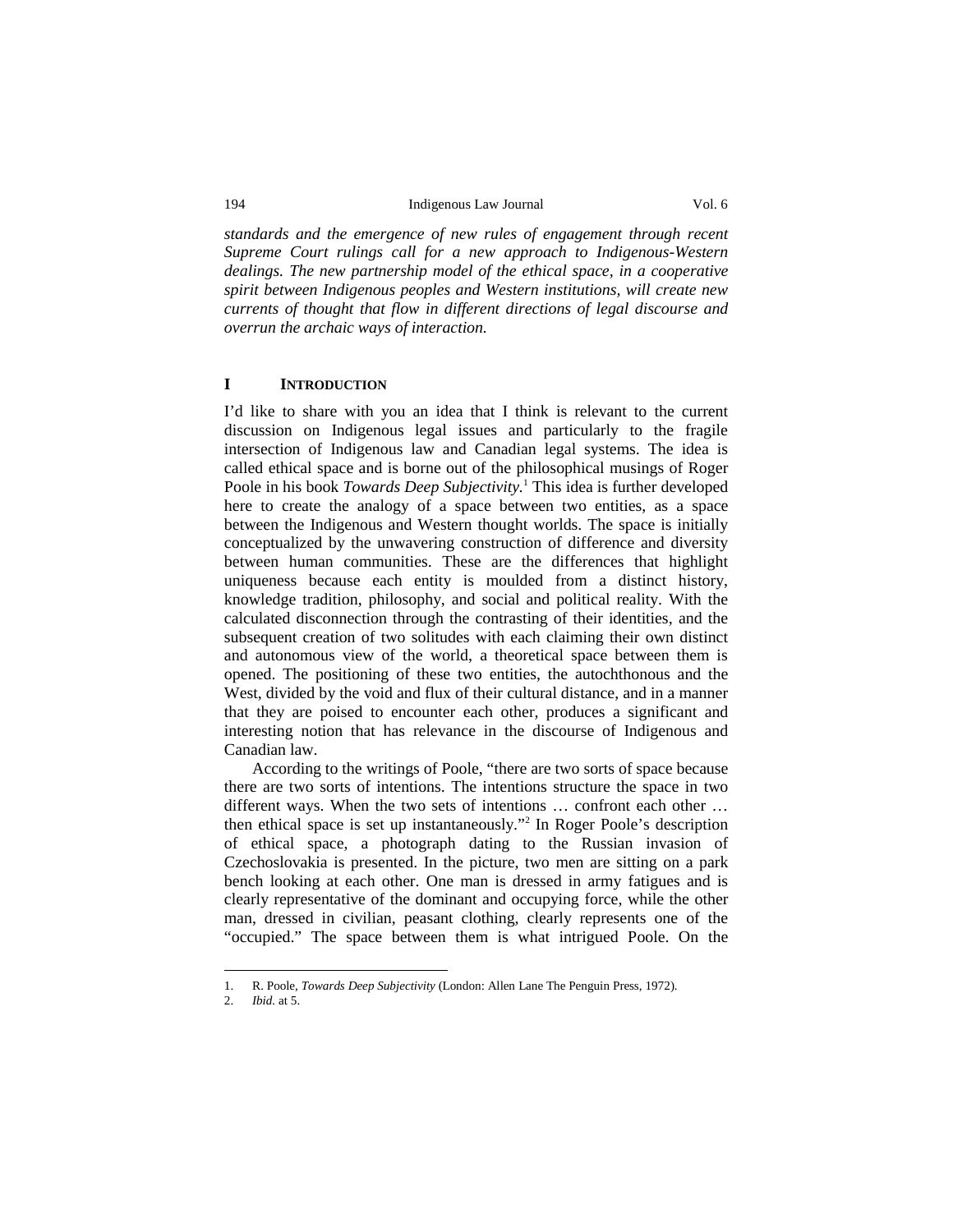surface, the presence of the other is acknowledged, but it is space between people, at the unstated, unseen level of thought and feeling that is overwhelming in the picture. Poole directs our focus to that space and invites us to reflect on the electrifying nature of that area between entities that we thought was empty. It is the contention here that this similar schismatic ambience is created between peoples and cultures, and in particular whenever and wherever the physical and philosophical encounter of Indigenous and Western worlds takes place. At the superficial level of encounter, the two entities may indeed acknowledge each other but there is a clear lack of substance or depth to the encounter. What remains hidden and enfolded are the deeper level thoughts, interests and assumptions that will inevitably influence and animate the kind of relationship the two can have. It is this deeper level force, the underflow-become-influential, the enfolded dimension that needs to be acknowledged and brought to bear in the complex situation produced by confronting knowledge and legal systems.

## **II ETHICS**

The word ethics is defined here as the capacity to know what harms or enhances the well-being of sentient creatures. To speak about the harms or enhancements to humanity inevitably launches our discussion into the arena of morality and the edifice of our civilization. Additionally, ethics entertains our personal capacity and our integrity to stand up for our cherished notions of good, responsibility, duty, obligations, etc. With our ethical standards in mind, we necessarily have to think about the transgression of those standards by others and how our actions may also infringe or violate the spaces of others. Therefore, a discourse on ethics also includes the serious reflection of those crucial lines we draw to delineate our personal autonomous zones and demarcation of boundaries others should not cross. Each of us knows our own boundaries, the contours of our sacred spaces that we claim for ourselves as autonomous actors in the universe. These are our basic personal boundaries, the moral thresholds that we will not cross and we are equally sensitive to others infringing or imposing on those spaces. We also think about boundaries that are imposed by family, perhaps our clan systems or our extended families that have become the spaces of our retreat. We have certain moral architectures built by our families that are taboo to cross lest we create dishonour. There are also boundaries imposed by our cultural imperatives such as the community ethos in each of our communities. In Indigenous societies, the Elders and the oral traditions provide us with the codes of conduct as human beings within our communities. Additionally, there are those ethical boundaries established by collective principles, such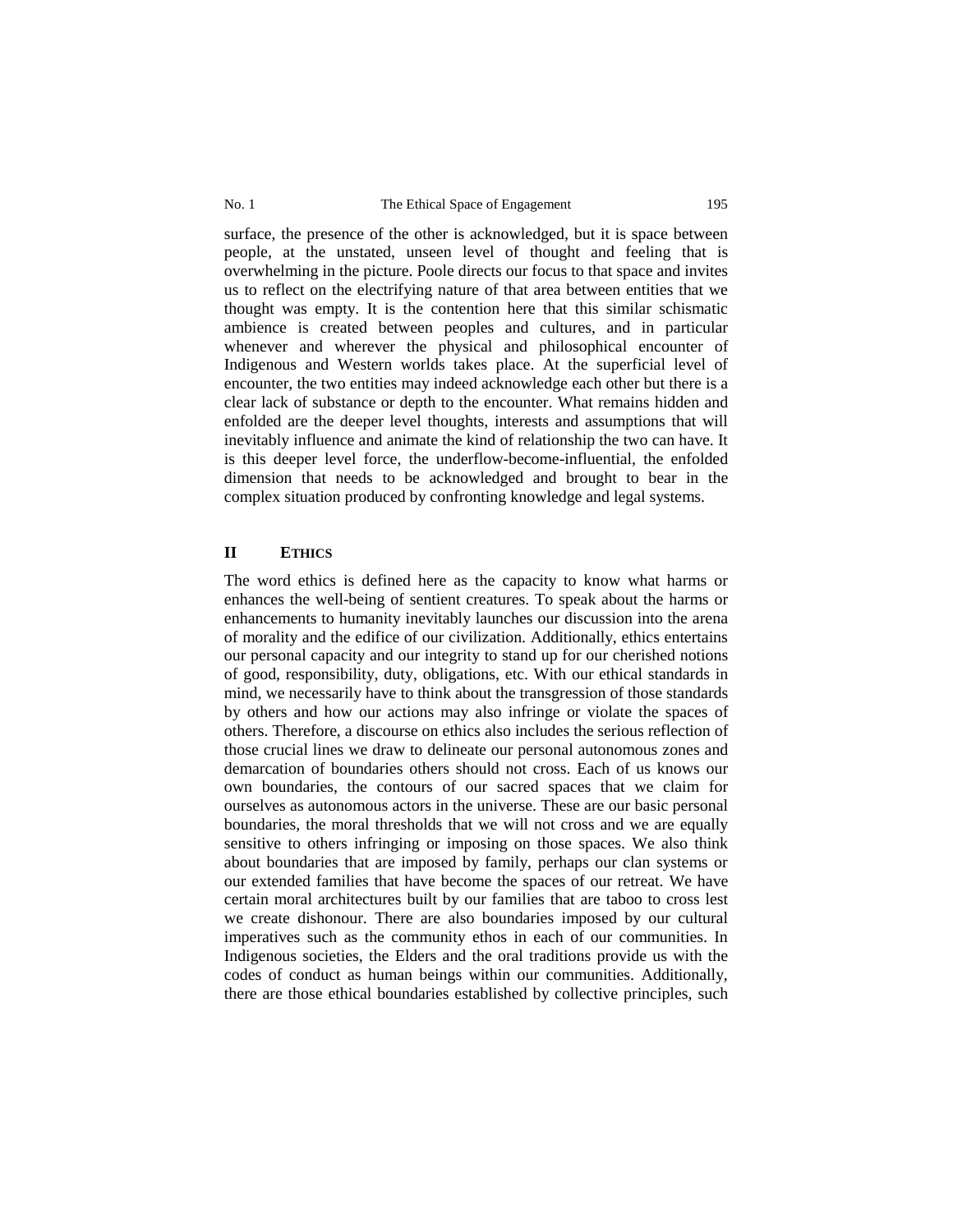as our knowledge systems, the autonomy of our human communities, or our treaties. This is a heritage from our past that not only informs us of our roots to antiquity and the rights to traditions entrusted to our people, but it also reminds us of what is important in life as we collectively negotiate the future. The spirit of that existence is inviolable, particularly by the actions of other human communities. The sacred space of the ethical helps us balance these moral considerations as we discuss issues that are trans-cultural, or trans-boundary in nature. The discourse surrounding the intersection of Indigenous and Canadian law needs perspectives that create clarity and ethical certainty to the rules of engagement between diverse human communities. With this notion of ethics, and juxtaposed on the broader collective level, we come to the inescapable conclusion about our own agency in the kind of civilization we create to live in.

# **III THE STATUS QUO**

A schism still exists in understanding between Indigenous peoples and Western society. It is a time-lagged issue because the protracted matter of divergence and mal-adaptation had its genesis in first contact and the ensuing time span of relations has not alleviated the condition to any perceptible degree of comfort on either side. A general and broad glance at the historical interaction of Indigenous and Western societies will serve to highlight the precarious nature of this co-existence. Although more complex than presented here, the historical dimension of these relations can be envisioned as a repeating pattern of connect and disconnect, of engagement and disengagement, of union and rupture. How this pattern develops over time is illustrated by the following examples.

Prior to contact, the two societies generally identified as Indigenous and Western peoples, were literally disengaged, continents apart, in the physical sense. In the North American context, Indigenous societies resided in North America and Europe had its own societies of people. With contact and the advent of the fur trade in this country, the two societies were locked in a frenzy of economic interaction and were then considered "engaged" by this wheeling and dealing relationship. The breach of interaction happened in the waning days of the fur trade and the two entities disengaged and resorted to their respective programs of political, economic and social nature. Following this era, land for settlement became a big issue and treaty negotiations and bargaining took on fervor in the face of unfolding political and social realities in the dominion. With the signing of treaties, an agreement to interact now existed that, again, would engage Indigenous peoples and the Canadians in a new frontier of promised national and parallel existence.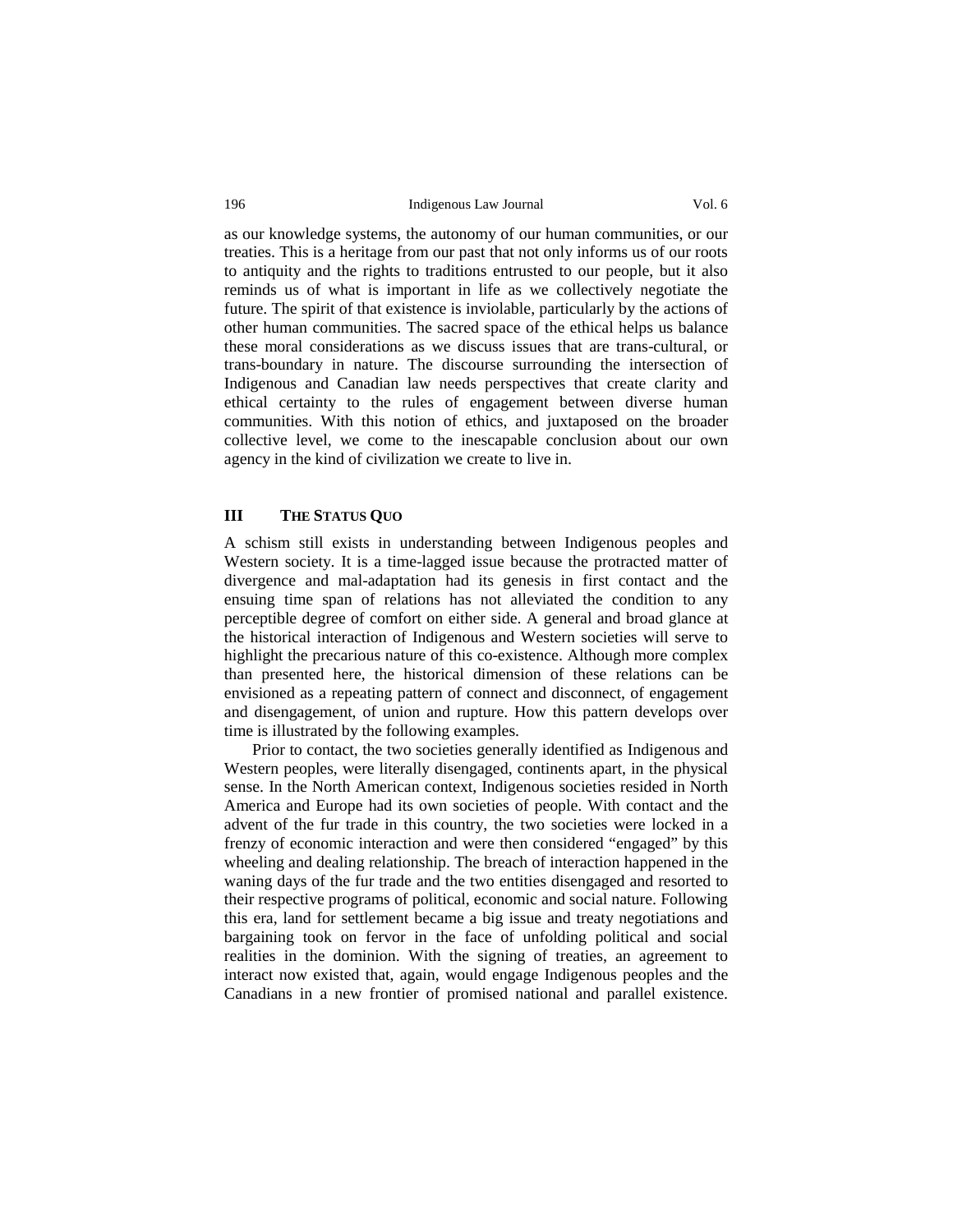Unfortunately, meanings and interpretations to the agreements were divergent and as distanced as the worldviews and philosophies that informed them. The promise of amiable confluence turned to a rift. Thus, the parties became philosophically disengaged. More recently, Indigenous peoples experienced a forced reengagement into mainstream Canadian culture. An imposition represented by the forceful and violent ways of the residential school system, state policy, and other forms of coercion brought home the cruel reality of colonialism for Indigenous peoples. These acts of state produced the sordid and cumulative conditions of sociopolitical entanglement, an irritable bond of communities and trans-cultural confusion at its worst that is now the Canadian experience. We are now so badly entangled in our political and social lives that the principles of our existences as autonomous human communities have become blurred in that intercultural confusion. We no longer know what informs each of our identities and what should guide the association with each other. The ideas from our knowledge bases are so entangled and enmeshed with the other that we now find it compelling to decipher Indigenous thought from European thought. So we continue stumbling about trying to create clarity of the transcultural issues that confront us without any thought given to what the rules of engagement might be between these two human communities. The archaic practices of dominance obfuscated boundaries and repeatedly influenced the rupture of relations between peoples. The anguished pattern in the history of Indigenous-West relations tells us that we have continued to do the same thing over and over again even as we pursued co-existence. So we continue the posturing and the status quo remains as it always has because we lack clear rules of engagement between human communities and have not paid attention to the electrifying space that would tell us what the other entity is thinking across the park bench.

# **IV THE UNDERCURRENT**

There are compelling reasons why Indigenous dealings with the Western world have been accompanied by anxiety. From a minority position, the monolithic presence of Western society poses great challenges and these challenges have been discoursed though the critical work of many thinkers and writers, including Indigenous scholars. They have contributed to the socio-cultural analysis of existing power structures and social inequalities, and have sought to end the privileged position of Euro-centrism and create parity in modern thought. Among the challenges is to understand and confront the hidden interests, attitudes, and bedrock assumptions that animate Western dealings with Indigenous peoples. The "undercurrent" is an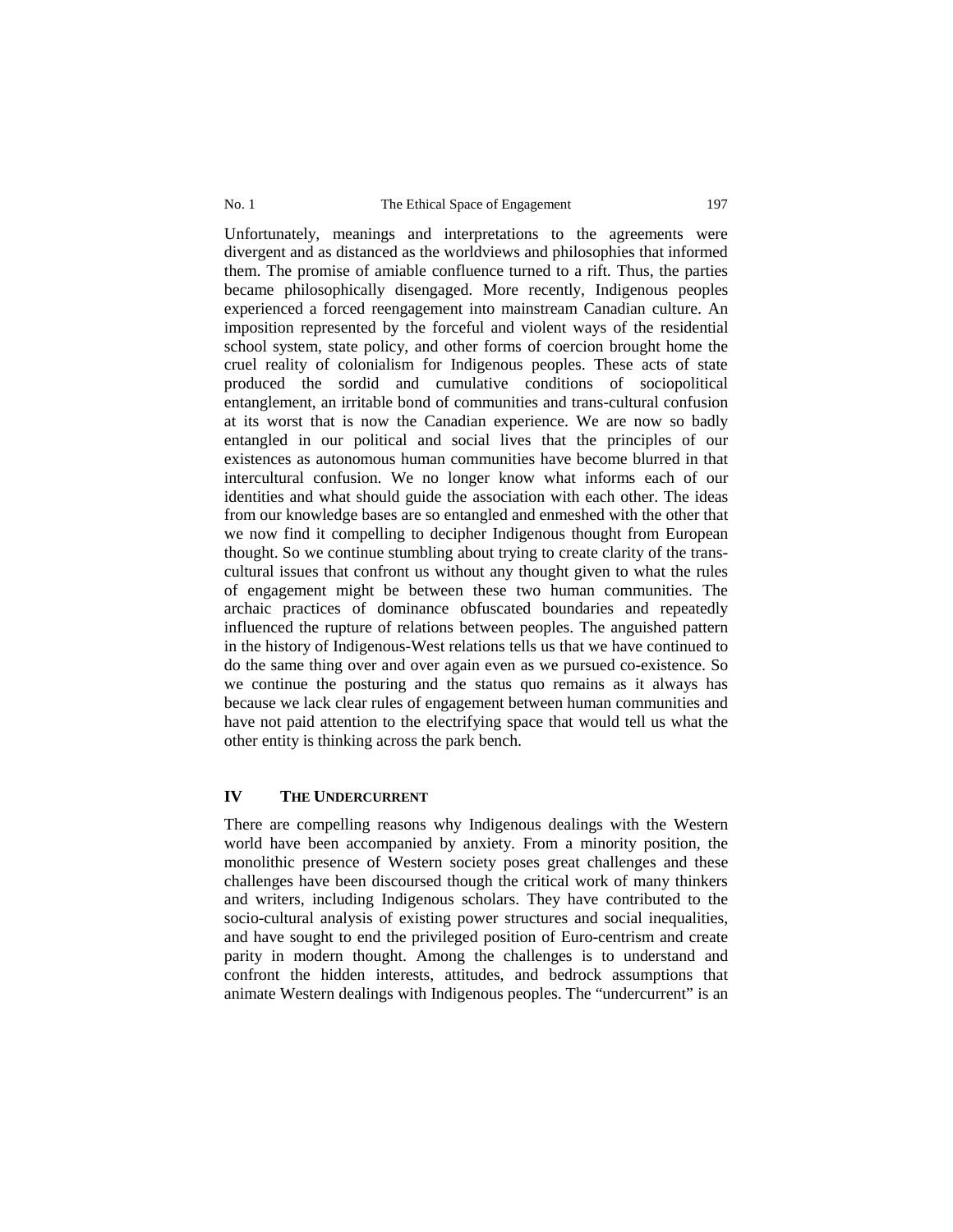analogy used to describe these subsurface interests and attitudes that continually influence communication and behaviors between individuals, organizations and nations. P. McIntosh, a feminist writer, has stated that "to redesign social systems we need first to acknowledge their colossal unseen dimensions."3 For Indigenous peoples, the thought world of Western society represents this undercurrent, the colossal unseen dimension that influences Indigenous-Western relations.

One of the festering irritants for Indigenous peoples, in their encounter with the West, is the brick wall of a deeply embedded belief and practice of Western universality. Central to the issue of universality is the dissemination of a singular world consciousness, a monoculture with a claim to one model of humanity and one model of society. This is the claim to a God's eye view on humanity and that this perspective is appropriately located in the West. This is an ingrained belief, an enfolded consciousness recreated through systems, institutions and processes in mainstream Canadian society. This mono-cultural existence suggests one public sphere and one conception of justice that triumphs over all others. It is to be supposed that a society built and predicated on these narcissistic beliefs would lack the frameworks by which the experiences and reality of other cultures can be justly named, described and understood because the same terms of reference for understanding Euro-centric life are not applicable to the great majority of people, including Indigenous peoples. This is the realization that diverse human communities do not share a common moral vocabulary, nor do they share a common vision of the nature of human beings as actors within the universe. In the West, this notion of universality remains simmering, unchecked, enfolded as it is, in the subconscious of the masses and recreated from the archives of knowledge and systems, rules and values of colonialism that in turn wills into being the intellectual, political, economic, cultural, and social systems and institutions of this country.

Institutionalized monoculture creates the unfounded belief that there is a consensus about society and that the status quo of Indigenous-Western relations is the "norm" in this country. This norm becomes so embedded that the danger exists of a society believing that the social inequities and dominant/subordinate relationships between human communities are authorized under the laws of nature or that they are the will of God.<sup>4</sup> However, the legacies of dominance and social inequity, borne out of policy

<sup>3.</sup> P. McIntosh, "White Privilege: Unpacking the Invisible Knapsack" in S. Rothenburg, ed., *Race, Class, and Gender in the United States: An Integrated Study* (New York: St. Martin's Press, 1998) 165 at 168.

<sup>4.</sup> L. Noël, *Intolerance: A General Survey* (Montreal; Kingston: McGill-Queens University Press, 1994).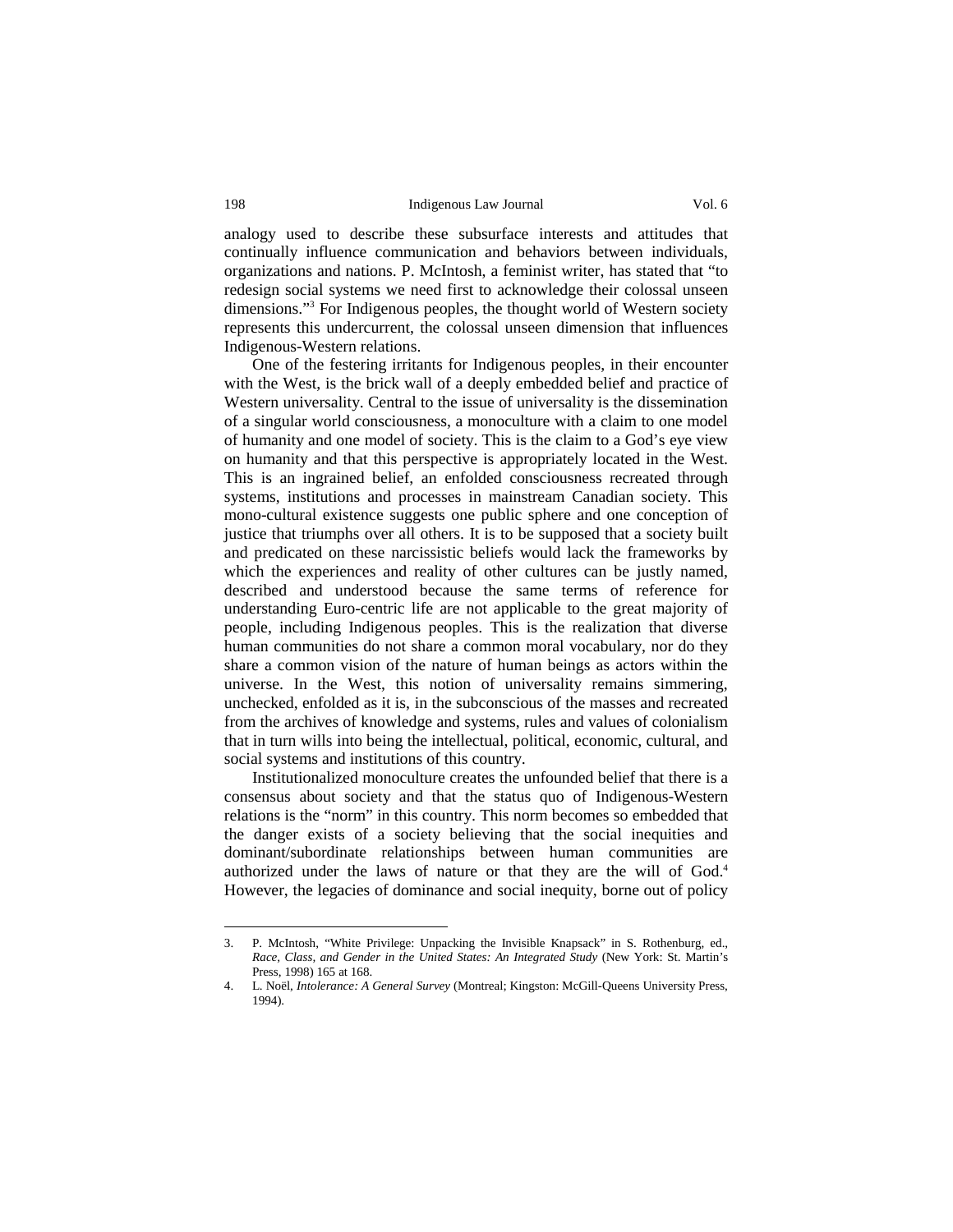and legal apparatus, are human constructions. Humans create the order of society and create the laws that will govern that society. Presently, the norm of Western existence, the norm of its governance, becomes so pervasive in its immediacy, so entrenched in mass consciousness, that the foundations of its being become largely invisible to itself.<sup>5</sup> Within this norm, minority populations such as Indigenous peoples, women, the aged, and the handicapped are imaginatively created for a caged existence and remain invisible and powerless when compared to the mythical norms established in the Western society. The danger for Indigenous peoples is that because their image is created through Western systems and institutions, this same image can also be controlled and manipulated to suit Western interests. As Indigenous peoples, we have lost our most precious of all human rights—the freedom to be ourselves. Our existence is reduced to a meaningless and marginal part of broader Canadian life to be silent and ultimately controllable. Presently, trans-cultural communication, the dialogue of nations, or simply, the conversation between equals continues to be undermined by the persistence of these interests and attitudes borne in the hype and glory of European colonialism. Continuing breaches and ruptures between Indigenous peoples and the state is in large part a result of the continuing influence of this established undercurrent of values, interests and assumptions brought to the encounter between the human communities. The rules of Western dominance we have experienced in this country are archaic and have impeded the fullest development of our humanity.

# **V INDIGENOUS GAZE**

 $\overline{a}$ 

Indigenous humanity along with its experience and awareness of struggle in this country now represents a "gaze" upon the Western world. This gaze projects from the memory of a people and is, in essence, the continuum of a story and a history. It is the social, political and historical consciousness about existence, and a place in the universe that is valid and imbued with purpose and hence our cultural/political claims revolve around identity and issues of knowledge and power. This is a mindful gaze informed by values, a moral structure, and a sincere interest for justice. As Chow states, "this is not the gaze of the [N]ative-as-subject, nor the gaze of the anti-imperialist critic; rather it is a simulation of the gaze that witnessed the [N]ative's oppression prior to her becoming image."6 Gregory Cajete has suggested that "the

<sup>5.</sup> M. Battiste & J.Y. Henderson, *Protecting Indigenous Knowledge and Heritage: A Global Challenge* (Saskatoon: Purich, 2000); Noël, *ibid*.

<sup>6.</sup> R. Chow, *Writing Diaspora: Politics of Intervention in Contemporary Cultural Studies* (Bloomington: Indiana University Press, 1993) 27 at 51.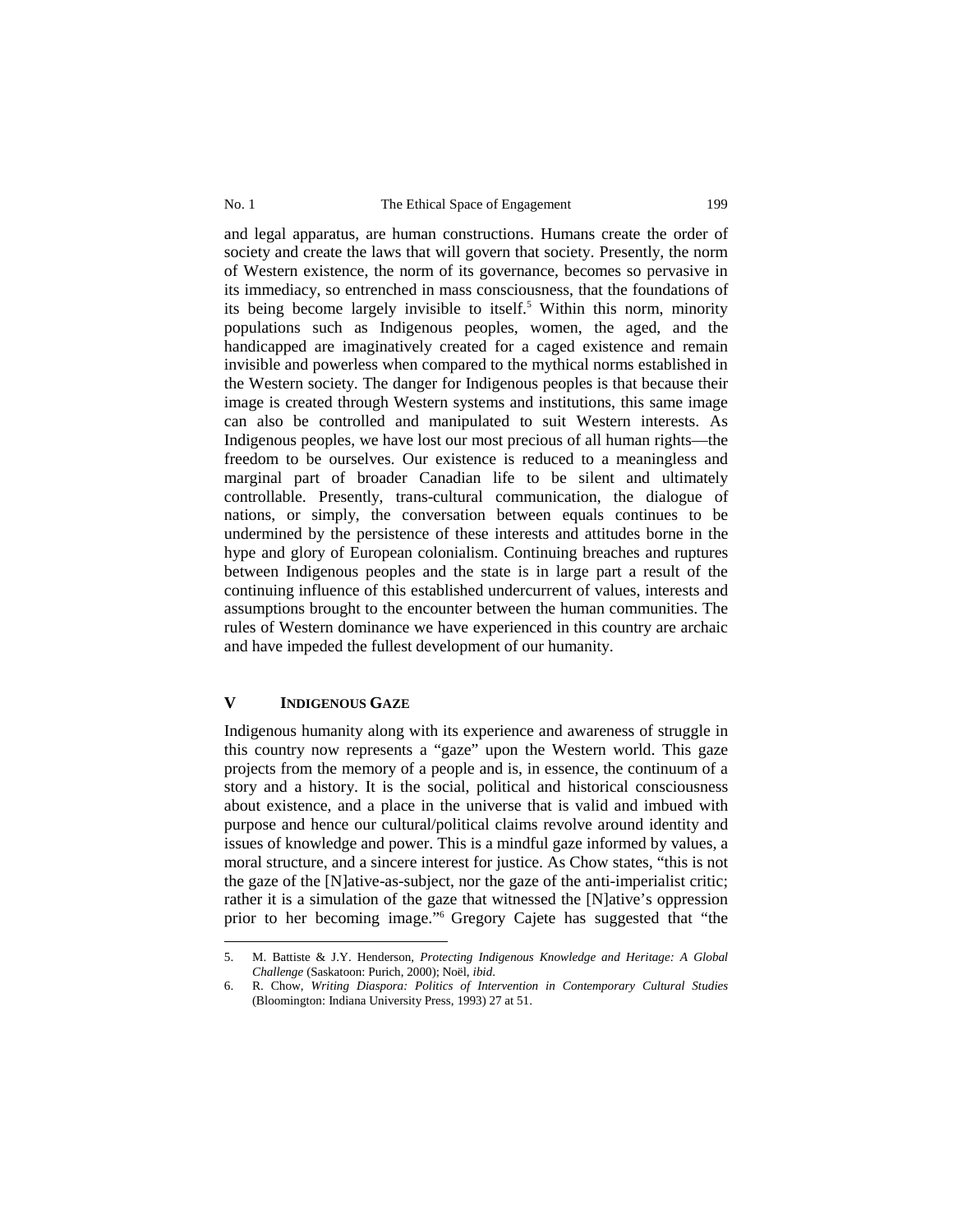community is the place where the forming of the heart and face of the individual as one of the people is most fully expressed."7 The Indigenous community is the primary expression of a natural context and environment where exists the fundamental right of personhood to be what one is meant to be. Movement within this community context allows individuals to discover all there is to discover about one's self. This is a gaze that remembers a time before colonialism and one that reflects a belief in itself as a human community.

Currently, the situation, and very often the plight of Indigenous peoples, should act as a mirror to mainstream Canada. The conditions that Indigenous peoples find themselves in are a reflection of the governance and legal structures imposed by the dominant society. Indeed, what the mirror can teach is that it is not really about the situation of Indigenous peoples in this country, but it is about the character and honor of a nation to have created such conditions of inequity. It is about the mindset of a human community of people refusing to honor the rights of other human communities. The gaze staring out from the mirror is the mindful look of Indigenous humanity standing as it is with substantial heritage. This heritage acts as the standpoint from which Indigenous peoples gauge and view the unfolding of the Canadian state. Philosophically, there is an expectation from our children and grandchildren that we resolve these issues and to leave them a better world than the one we found.

# **VI EMERGENT RULES OF ENGAGEMENT**

We have in this country attempted to follow some measure of international protocol and honour among nations through treaty-making. The treaties between the First Nation and the Crown are historical models of how negotiation can happen between nations as the representations of diverse human communities. These treaties are nation-to-nation dialogues, between one human community and another, with each party supported and informed by their own autonomy and their respective political and cultural systems. The parties negotiated the terms of treaty, and agreements to interact on a nation-to-nation basis were concluded. The treaties still stand as agreements to co-exist and they set forth certain conditions of engagement between Indigenous and European nations.

Constitutional recognition and recent Supreme Court rulings have provided some measure of guidance and vision in the pursuit of Indigenous-

<sup>7.</sup> G. Cajete, *Look to the Mountains* (Colorado: Kivaki Press, 1994) at 164.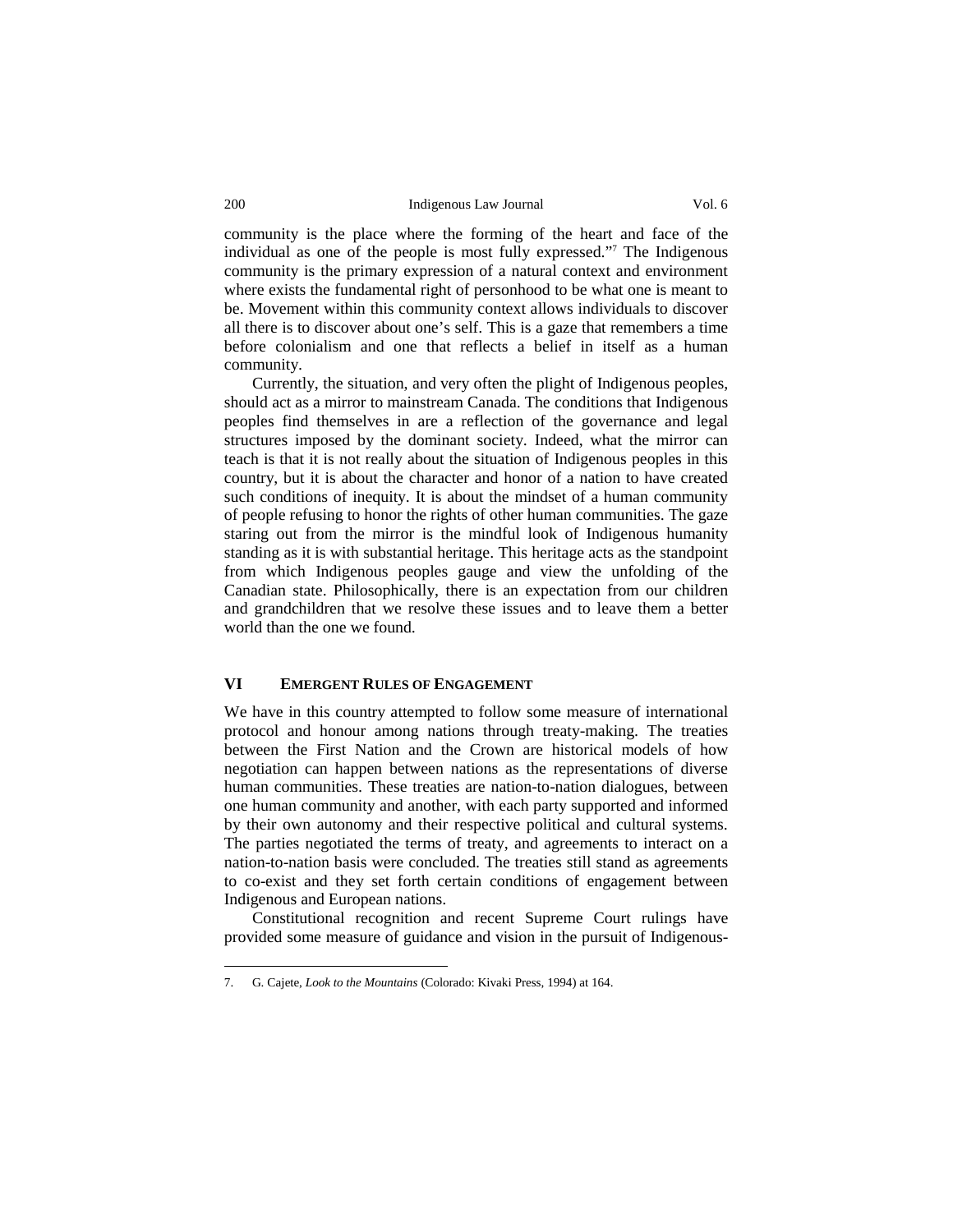Western co-existence in this country. First, the recognition and affirmation of Aboriginal and treaty rights in the *Constitution Act, 1982,* remind us of unfinished business in our trans-cultural affairs. Aboriginal and treaty rights in Section 35, *Constitution Act, 1982,* create an order of justice, and the treaty order must now be understood as the supreme law in this country.8 This recognition necessitates the definition of Aboriginal rights. As Battiste and Henderson stated, "the court, in *R. v. Van der Peet* (1996), requires that these rights arise before contact with Europeans and be integral to a distinctive Indigenous order. The Supreme Court acknowledged that these cultural rights arise within the system of beliefs, social practices, and ceremonies of the Aboriginal peoples."9 In essence, Aboriginal rights must be informed by and asserted through Indigenous knowledge.

The duty to consult and the honour of the Crown are other recent legal principles articulated by the Supreme Court of Canada, and they stipulate that the Crown must act with honour and integrity and in the best interests of Aboriginal groups. With these and other recent developments, we are reminded of the need for expanded legal discourse that includes a resolution and reconciliation of the bigger unresolved issues that impact Indigenous-Western co-existence in this country. There is also the added pressure from human rights legislation and the *United Nations Declaration on the Rights of Indigenous Peoples*. What these legal instruments recognize is that Indigenous peoples are not the enemies of Canadian civilization, but are, and have always been, essential to its very possibility. The compelling legal task is to enable processes so that rights are justly named, described and understood.

## **VII RECONCILIATION**

 $\overline{a}$ 

How do we reconcile worldviews? For example, how do we reconcile the oral tradition with the writing tradition, the two embedded traditions that we confront and must reconcile? That is the fundamental problem of cultural encounters. Shifting our perspectives to recognize that the Indigenous-West encounter is about thought worlds may also remind us that frameworks or paradigms are required to reconcile these solitudes. The theory of the ethical space is one such framework and configuring ethical/moral/legal principles in cross-cultural cooperation, at the common table of the ethical space, will be a challenging and arduous task.

<sup>8.</sup> J.Y. Henderson, "Implementing the Treaty Order" in R. Grosse, J.Y. Henderson & R. Carter, eds., *Continuing Poundmaker & Riel's Quest: Presentations Made at a Conference on Aboriginal Peoples and Justice* (Saskatoon: Purich, 1994) at 53.

<sup>9.</sup> Battiste & Henderson, *supra* note 5 at 212.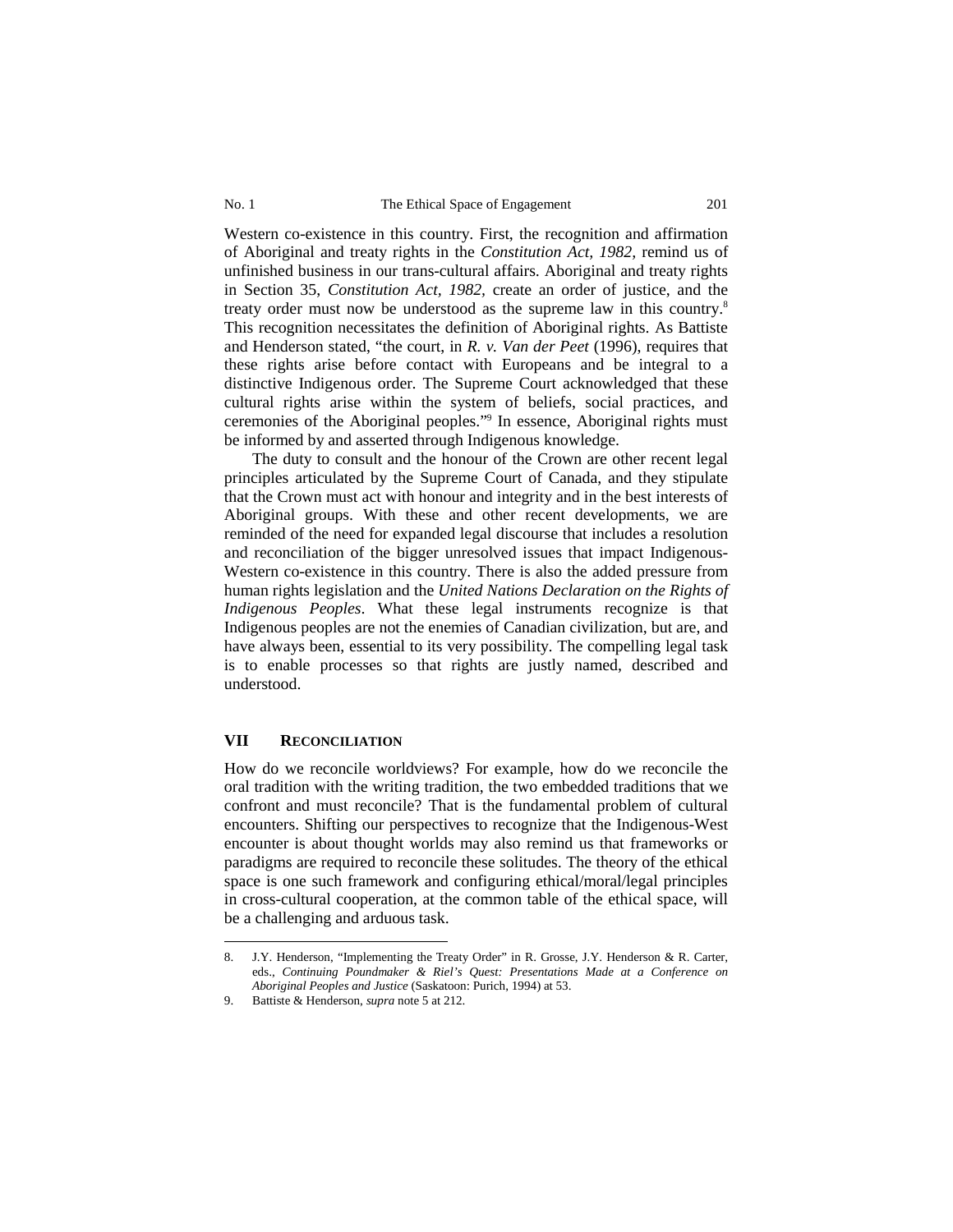In its finest form, the notion of an agreement to interact must always be preceded by the affirmation of human diversity created by philosophical and cultural differences. Since there is no God's eye view to be claimed by any society of people, the idea of the ethical space, produced by contrasting perspectives of the world, entertains the notion of a meeting place, or initial thinking about a neutral zone between entities or cultures. The space offers a venue to step out of our allegiances, to detach from the cages of our mental worlds and assume a position where human-to-human dialogue can occur. The ethical space offers itself as the theatre for cross-cultural conversation in pursuit of ethically engaging diversity and disperses claims to the human order. The dimension of the dialogue might seem overwhelming because it will involve and encompass issues like language, distinct histories, knowledge traditions, values, interests, and social, economic and political realities and how these impact and influence an agreement to interact. Initially, it will require a protracted effort to create a level playing field where notions of universality are replaced by concepts such as the equality of nations. In the Canadian context, the immediate necessity is a protracted effort by the legal community to enable processes at the broader level that start the definition of Aboriginal rights. This must be done in a cooperative spirit between Indigenous peoples and Western institutions. Initially, the emphasis will be to enable, through funding and national commitment, Indigenous institutions and community to do memory work on knowledge that would inform the rights agenda. This also means enabling Indigenous Elders, knowledge keepers, in concert with Indigenous lawyers and allies, many of whom are already committed to the challenge, to articulate, assert and define Aboriginal rights. This concerted effort at nurturing the Aboriginal knowledge base will set the conditions in place for a detailed examination of how the rights must be accommodated. Only then can the full meaning of Aboriginal rights be realized. Only then will there be a level and ethical playing field in Indigenous-West jurisprudence.

The idea of an ethical space, produced by contrasting perspectives of the world, entertains the notion of "engagement." Engagement at the ethical space triggers a dialogue that begins to set the parameters for an agreement to interact modeled on appropriate, ethical and human principles. Dialogue is concerned with providing space for exploring fields of thought and attention is given to understanding how thought functions in governing our behaviours.10 It is a way of observing, collectively, how hidden values and intentions can control our behaviour, and how unnoticed cultural differences

<sup>10.</sup> D. Bohm, *On Dialogue* (New York: Routledge, 1996).